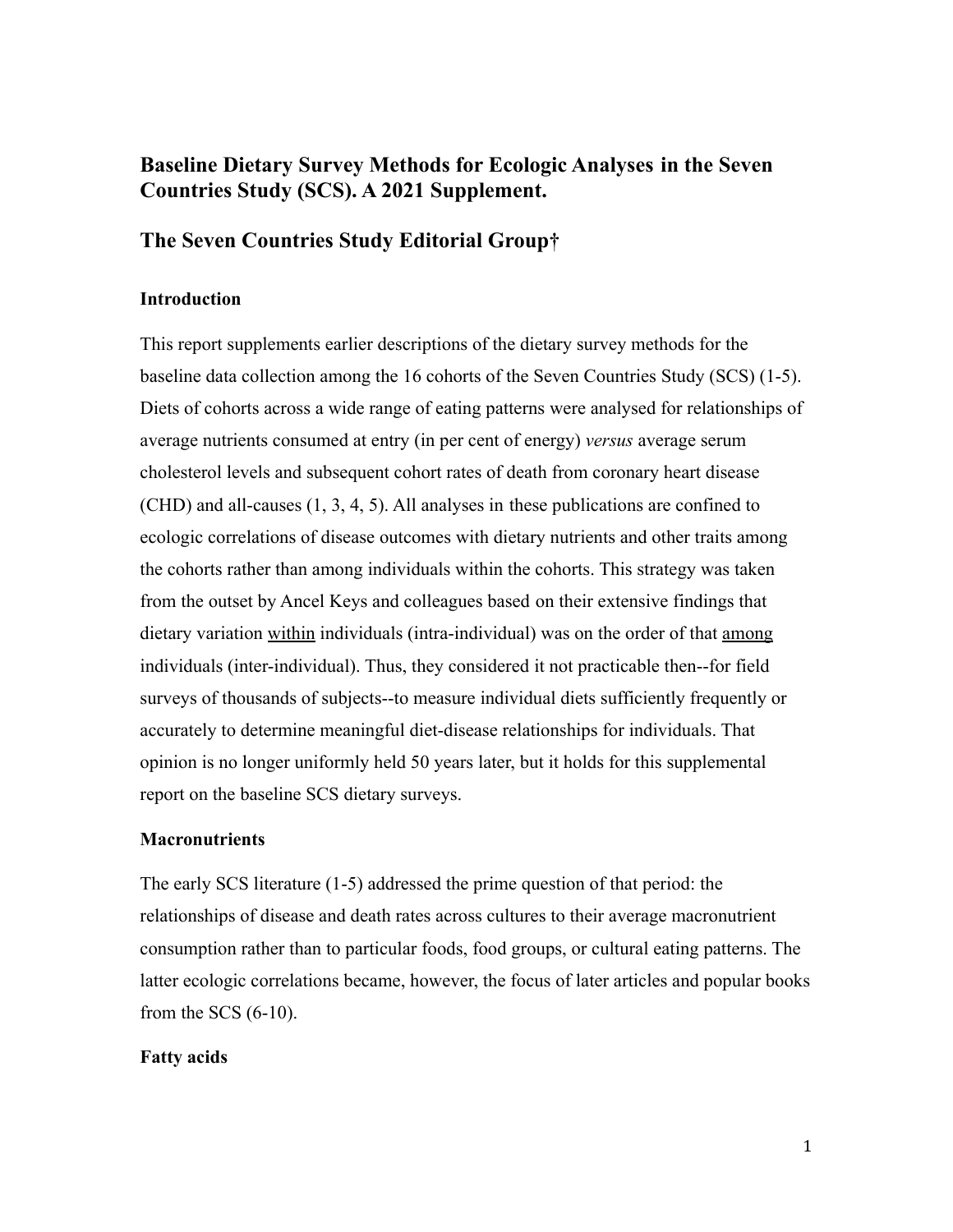In the 1960s, another intensely debated nutritional question was the amount and kind of fatty acids in the habitual diet of populations in relation to their average serum cholesterol level and CHD incidence or death rate (1). Information was lacking on dietary fatty acids intake among populations and about the validity of extant food composition tables to explore this question. Therefore, precise chemical analysis of average fatty acid composition of all SCS cohort diets was made centrally, at the University of Minnesota Laboratory of Physiological Hygiene, from whole-cohort composites of foods eaten by randomly chosen diet survey participants for each cohort (1).

#### **Survey cohorts**

Baseline medical surveys were carried out in the field from 1958 through 1964 on all working men aged 40 through 59, living in 11 defined rural areas chosen for their apparently contrasting habitual diets; that is: the islands of Crete and Corfu of Greece; the rural provences of Dalmatia and Slavonia in Croatia and the village of Velika Krsna in Serbia, all in the former Yugoslavia; the towns Montegiorgio and Crevalcore in Italy; rural provences of Karelia and Turku of East and West Finland, and rural villages of Tanushimaru and Ushibuka in Kyushu Provence, Japan.

Five other cohorts of men of the same ages, which were exceptions to the rural cultures compared, were added for the variety of their diets. These 5 were U.S. and Rome railroad workers, primarily studied for their within-cohort contrast in occupational physical activity; all men in the market town of Zutphen in the Netherlands for its intermediate geographic location between the northern and southern European SCS cohorts; and two other cohorts, one from the market town of Zrenjanin and another the entire male faculty of the University of Belgrade, added to explore the varied cultural comparisons possible in the former Yugoslavia.

### **Dietary data collection in the field**

Discrete dietary surveys--in randomly selected subsamples of men representing the regional cohort--were made in parallel with the medical surveys of risk characteristics and health. For 13 of the 16 SCS cohorts (minus the 2 railway studies and Ushibuka, Japan) each baseline dietary survey included: 1) 7-day food records of the kinds and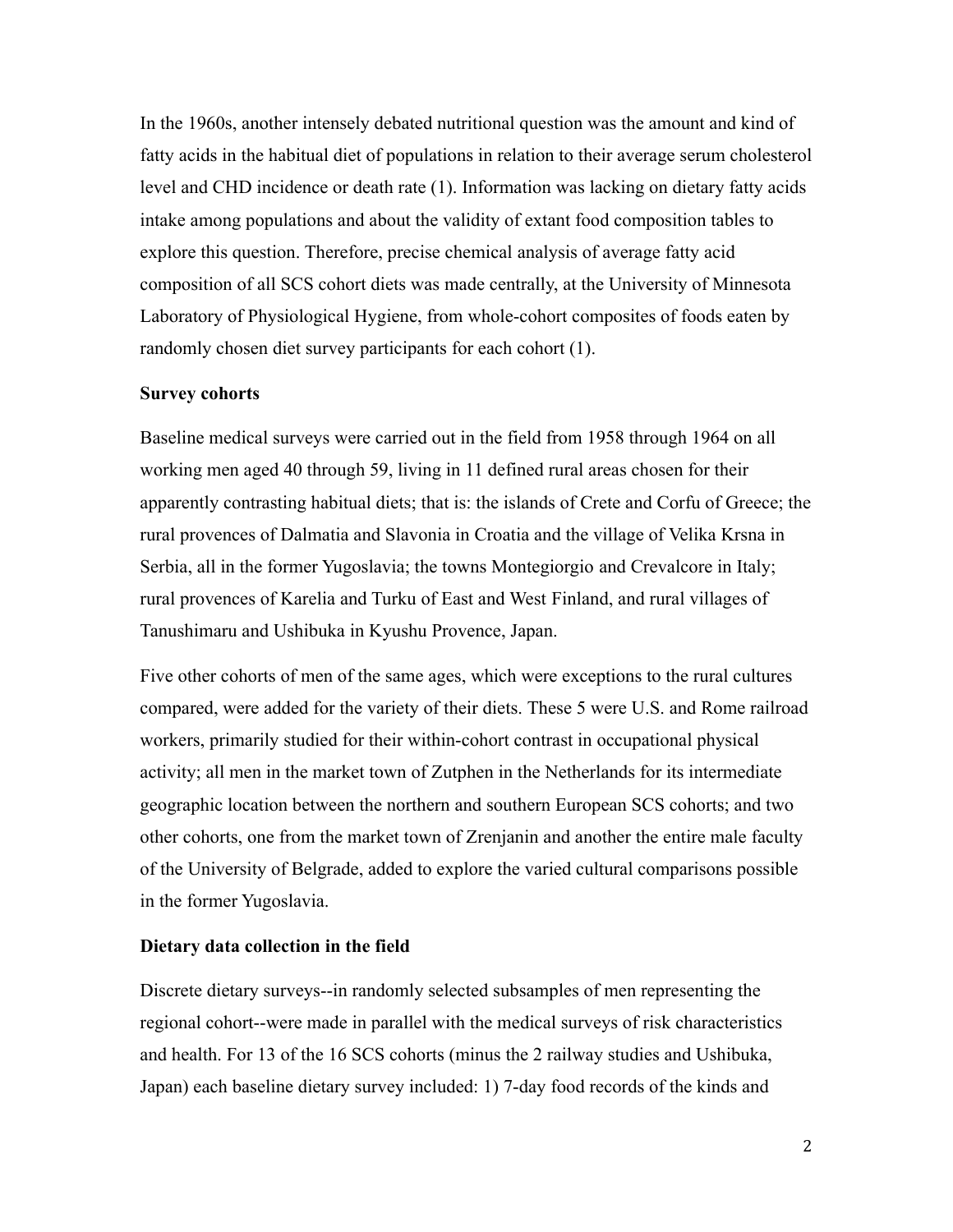weights of all foods eaten by the cohort subsample during 7 successive days; 2) collection of a quantitative replicate of each meal; and 3) preparation of a 7-day composite of all meals consumed by the entire survey subsample for subsequent laboratory chemical analysis of macronutrients and fatty acids (1).

Teams of dietitians and local helpers carried out or supervised all food collections and measurements in each household of the dietary cohort subsample. Close contact was maintained by assigning a survey dietitian to each household for the actual collection and weighing of duplicates of the meals. Usually, to assure accurate records, one dietitian worked between only two neighboring households for the same survey.

In the U.S. railway occupational cohort (1957-1960 baseline survey), only one, 1-day food record was taken, and for the Rome rail cohort (1969) only one, 7-day food record. In the Ushibuka survey (1971), only one 4-day food record was recorded. Thus, no duplicate records were obtained for these 3 cohorts,.

In all 16 cohorts, estimates of food energy and macronutrient values for the edible parts of the foods consumed were computed from standard food tables available for each of the seven countries, plus information from special local food analyses (1, 2). Exceptionally, the composition of the average diet of the Rome railroad men (1969) and of the Ushibuka cohort (1971) was measured at their 10-year survey under the assumption its composition was similar to that at baseline. This was because their baseline medical surveys were conducted before the two cohorts were formally included in the SCS design.

The baseline SCS dietary survey subsamples ranged from 21 to 49 men per cohort (except for only 8 men in Ushibuka), for a total of 498 SCS participants, covering their food consumption during 3,282 days.

#### **Tables for converting SCS baseline survey food records to macronutrient intake**

Food consumption tables were less advanced during the period of the SCS baseline dietary surveys than now (11). The following regional food tables were updated and utilized in the conversions from SCS baseline food consumption to cohort nutrient intake collected during baseline SCS surveys from 1958-1965 among 14 cohorts, from 1969 for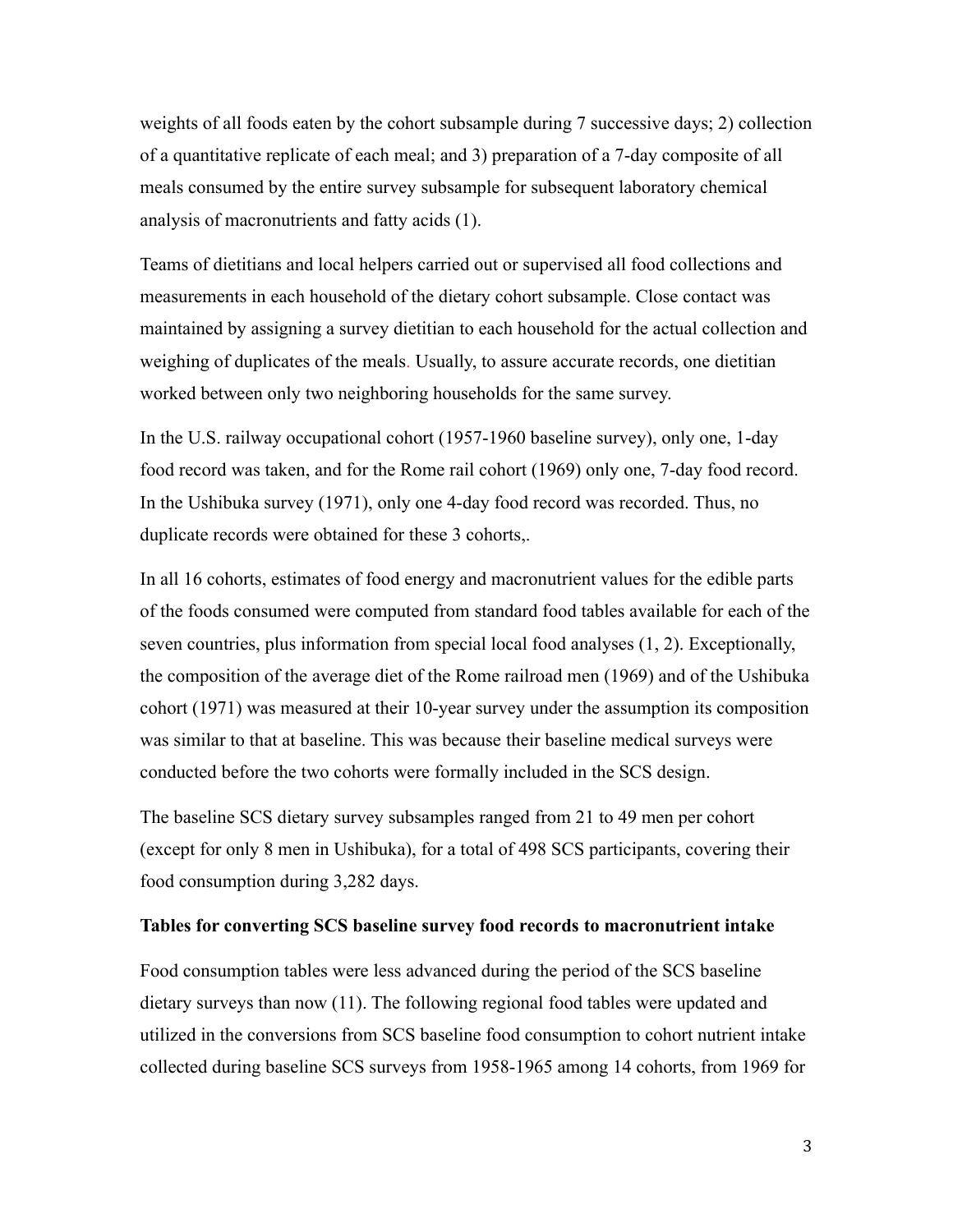the Rome rail cohort and 1971 for Ushibuka; all data reported in the principal 5,10, and 15-year-follow-up SCS publications (1, 3, 4, 5).

### **Food tables and cohort references**

1.United States of America

Watt BK, AL Merrill. Composition of foods—raw, processed, prepared.

U.S. Dept. Agric. Handbook No. 8. Washington, DC. 1963.

2.Finland

Turpeinen O, P Roine. Food Composition Table (Ruoka-ainetaulukko) 4<sup>th</sup> edition. Helsinki 1964; 5th edition. 1965**.**

3.Zutphen, the Netherlands

Nederlandse Voedingsmiddelentabel (Netherlands Food Composition Table) Voorlichtings-bureau voor de Voeding (Education Bureau for Food and Nutrition)

The Hague. 1961 & 1962.

4. Italy

National Institute of Nutrition, Rome. Composizione in principi nutritive e valore degli alimente comunemente in Italia. Rome, 1968; and:

Fidanza F, A Fidanza-Alberti. Valore calorica e composizione in principi nutriviti di alcuni alimenti italiani. Quad Nutr. 1963;23;117-126.

5. Yugoslavia

Buzina R, A Keys, A Brodaric, and F Fidanza. Dietary studies in rural Yugoslavia. III. Comparisons of methods used. Voeding 1966;27(3):99-105.

6. Greece

Keys A. Food composition. In: Dietary survey methods in studies on cardiovascular epidemiology. Voeding 1965;26:467-471.

7. Japan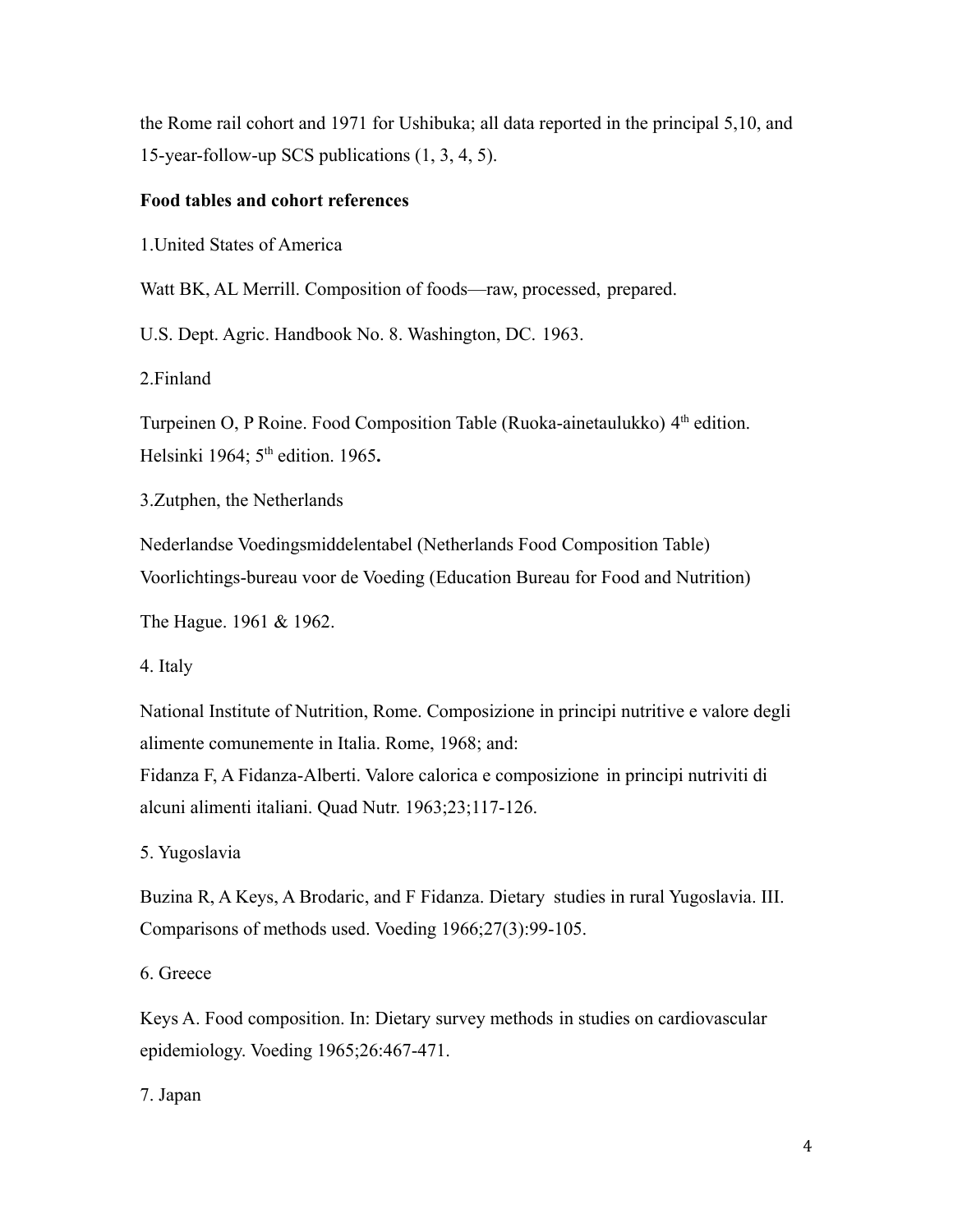Standard Tables of Food Composition in Japan. Research Bureau. Science and Technology Agency, Tokyo, 1963.

### **Chemical analysis for macronutrients**

For the 13 cohorts having weighed foods, an aliquot (1/10th by weight of all food and drink consumed by each randomly selected participant during the survey week) was collected and combined into a composite representing the entire cohort. These aliquots were stored in low-temperature refrigerators and lyophilized samples sealed in small glass containers and shipped to the Minnesota Laboratory of Physiological Hygiene for chemical analysis (for the cohorts of Dalmatia, Slavonia and Tanushimaru), and to local academic laboratories standardized with the Minnesota laboratory (for the cohorts in Finland, the Netherlands, Italy, Greece and Serbia). There, samples were analyzed chemically for water, ash, total protein, and total fat, with the residual reported as the estimate for carbohydrate. The frozen composite food samples from all 13 cohorts were later chemically analyzed for saturated, monounsaturated, and polyunsaturated fatty acid content in only one central laboratory, at the University of Minnesota (1).

#### **The special case of the Greek Islands baseline dietary surveys and chemical analysis**

Additional seasonal surveys of food consumed on Crete and Corfu were carried out because their baseline diet surveys were made in February in Crete and March-April in Corfu, the latter during the 40-day Lenten fasting period of the Greek Orthodox Church. Subsequent dietary surveys in both cohorts indicated that strict adherence to fasting was not common. Three dietary surveys on Crete and 2 on Corfu made both 7-day consumption records and chemical analysis of foods (1, 12). Average energy intake on Crete was 2769 kcal/day in September 1960, 2848 kcal/day in May-June 1962, and 2626 kcal/day in February 1965, and on Corfu was 2796 kcal/day in September 1961 and 2877 kcal/day in March-April 1963. In all 5 dietary surveys the calculated value from food tables was higher, but not significantly so, than per cent nutrient energy chemically measured (12).

These systematic and repeat surveys of the same Greek cohort subsamples--with food table conversion and chemical analyses by the same teams and laboratories--effectively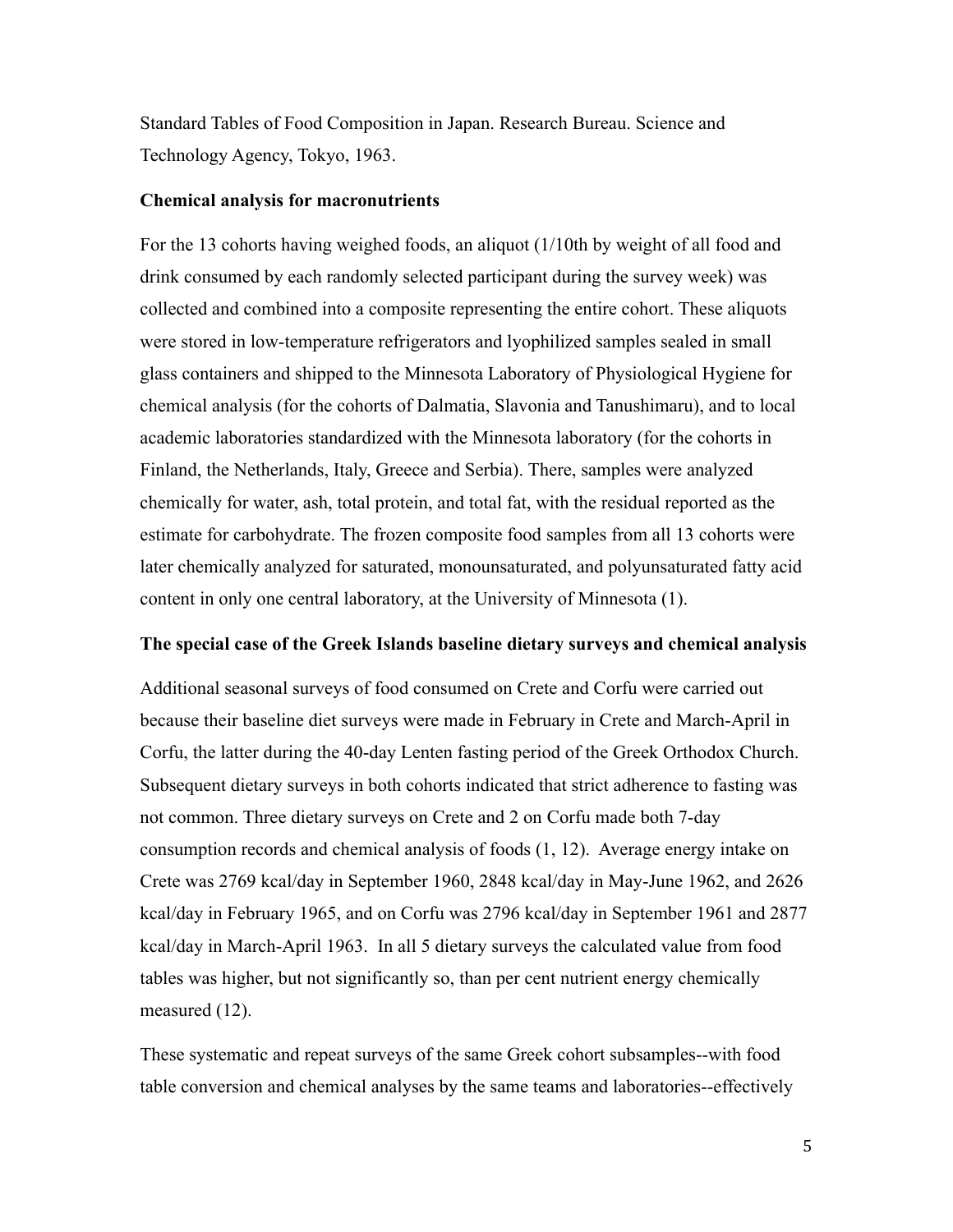confirmed the overall SCS decision to deal with ecologic relationships of the diet of the cohorts versus other characteristics and disease risk, rather than correlations with the diet of individuals: "Repeated surveys on the same men showed intra-individual variability to be a large part of the total variability in regard to total calories, alcohol calories, and percentages of calories from proteins and from fats. The individual values from a single survey are of very limited use in predicting individual values in a second survey" (12, pg. 68).

### **Average cohort nutrient values. Food table conversions** *versus* **chemical analysis**

To compare baseline chemical analysis data on nutrients to their estimates based on food tables, local foods were purchased in each area during the early 1960s, intended to match those foods of the original 7-day baseline food records (1). The quantities resulting from chemical analyses of the 13-cohort equivalent food composites were similar to those from food table estimates for average total energy, protein, fat, carbohydrate, and fatty acids.

This general findng was documented in a special 1960's nutrition study of the diet history--the one-week record and the one-week sampling and chemical analysis method- among the entire Zutphen cohort (13). It found a small systematic difference between the direct and estimated measurements for all 852 men of the cohort: average percentage of total energy estimates was 12.1 for total protein and 43.1 for total fat from the cross-check dietary history using food tables and was 12.1 for total protein and 42.0 for total fat by chemistry. Several other smaller random samples drawn from the Zutphen cohort using diet histories varied closely around 12 per cent for total protein and from 41- 43 for total fat.

This detailed comparison within the entire Zutphen cohort also allowed estimates of the baseline diet composition for the U.S. rail cohort in 1960-62 and the Rome railmen and Ushibuka cohorts by using their 10-year follow-up diet survey data, since neither dietary records nor food collections were collected at their actual baseline surveys.

### **Cohort differences in foods rather than nutrients consumed**

In the early SCS baseline reports interest was focused on regional differences in the proportion of calories from macronutrients and fatty acid classes, along with their relation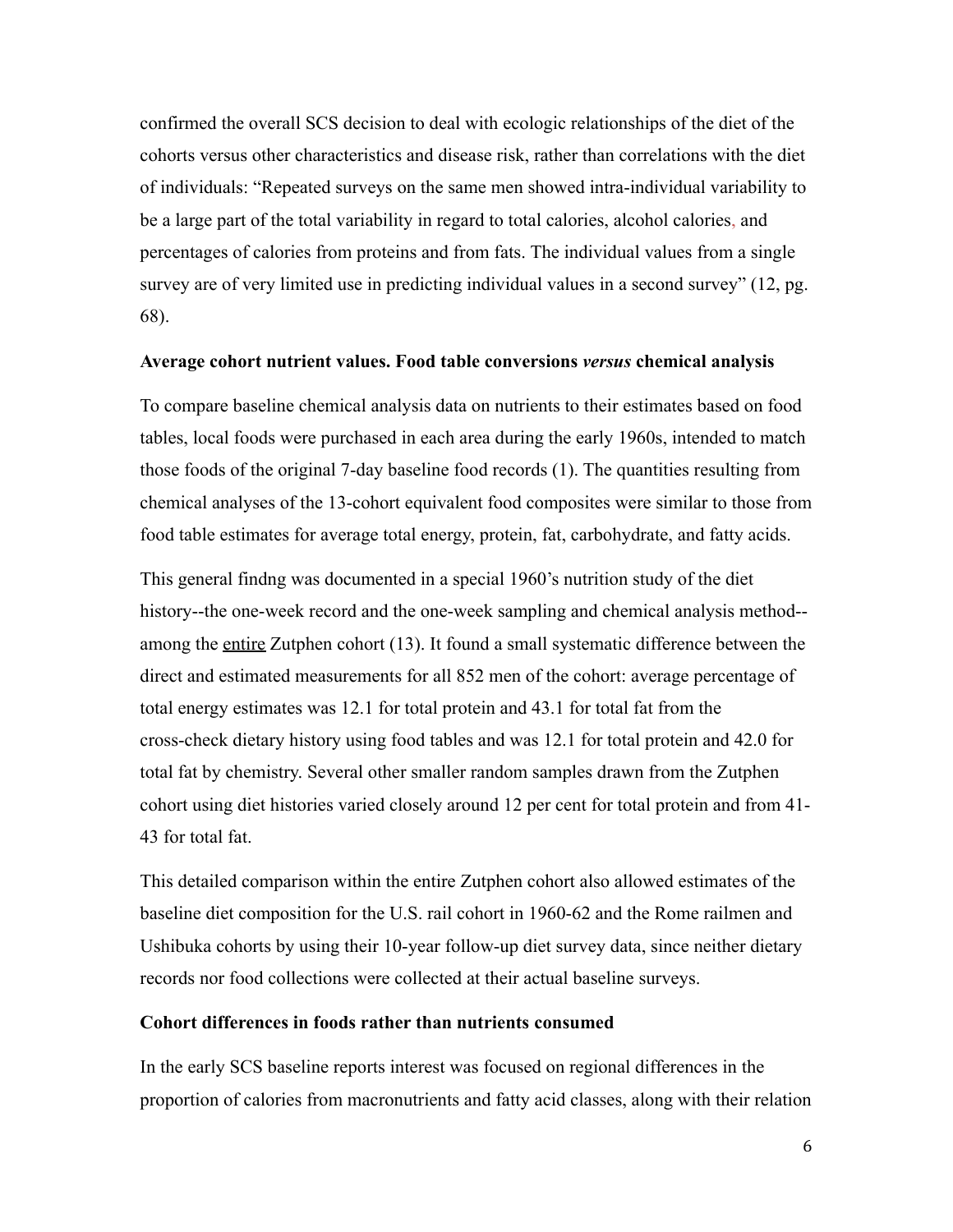to other physical characteristics and to future risk of CHD (1, 3, 4, 5). Subsequent SCS reports also dealt with differences in foods consumed and eating patterns and their disease correlates (6, 7, 8, 9, 10). These relationships were analyzed by characterizing baseline food consumption data for 13 of the 16 cohorts as the edible part of the raw products and in the 3 other cohorts as prepared products. For example, in the Roman and U.S. railroad men and the Zutphen diet cohorts the prepared foods were recorded as: meat, fish, vegetables, cereal products, and legumes. To compare these 3 with the 13 other cohorts, the quantities of prepared products were converted in a standardized way into quantities of raw products--by the SCS investigators in cooperation with local dietitians and nutritionists--into 14 food groups of similar water content and nutrient composition: bread, cereals, potatoes, legumes, vegetables, fruit, meat, fish, eggs, cheese, milk, edible fats, sugar products and pastries. The average consumption of these food groups for the entire dietary subsample of a cohort was calculated from the individual data. The important ecologic correlations of food group data with blood lipid levels and disease rates among the SCS cohorts (6, 7, 8, 9, 10) are beyond the focus of this supplement to the survey methods for the baseline publications (1-5).

### **† Daan Kromhout and Alessandro Menotti, co-chairmen; David Jacobs,**

**and Henry Blackburn, members. 2021.**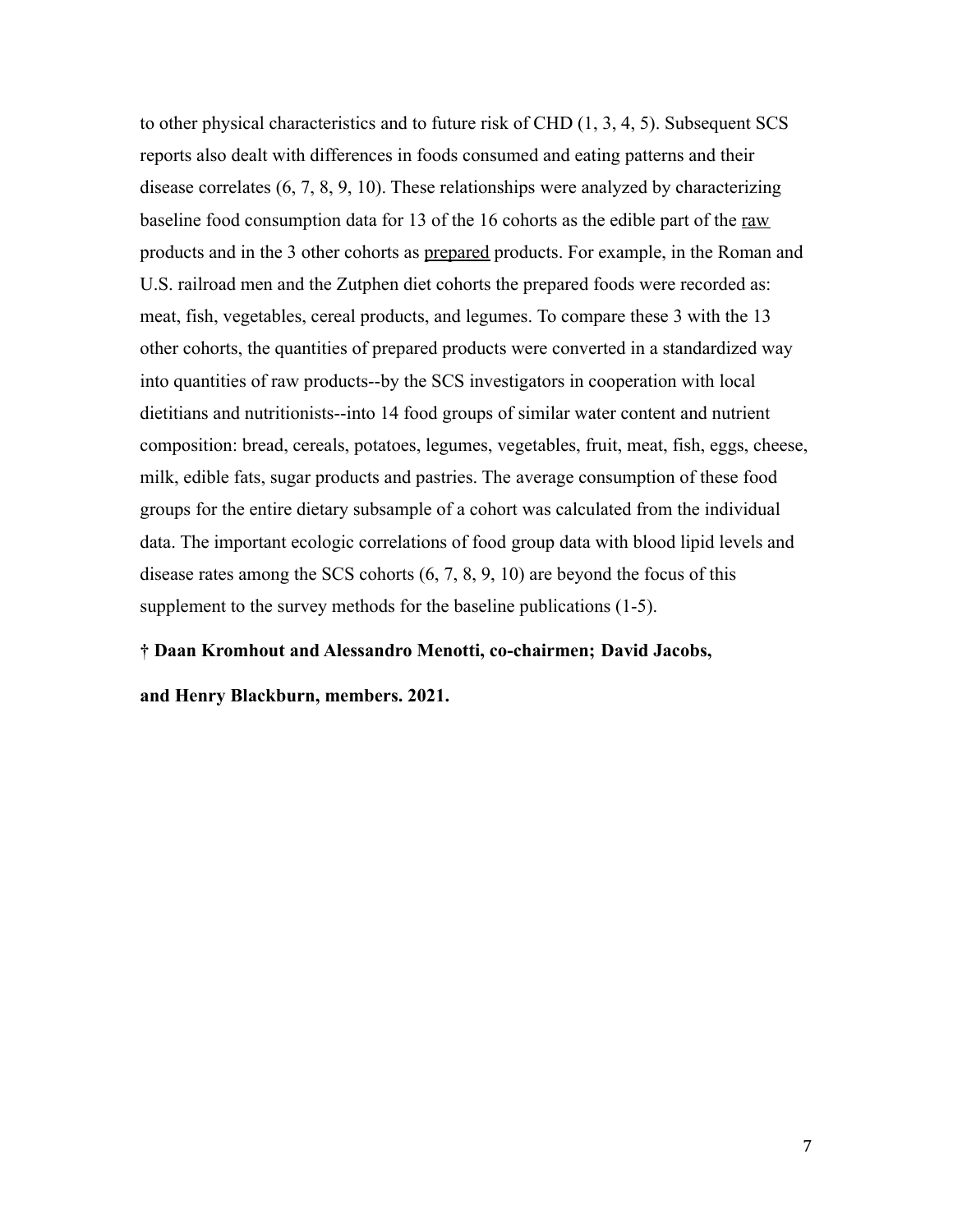### **References**

\*1. Den Hartog, Buzina R, Fidanza F, Keys A, Roine P (Eds.) Dietary Studies and Epidemiology of Heart Diseases (Stichting tot wetenschappelijk voorlichting op voedingsgebied) (Foundation for Scientific Advice in Nutrition).The Hague, The Netherlands 1968:1-157. Accessed on the internet at: <http://edepot.wur.nl/380320>.

2. Keys A, Kimura N. Diets of middle-aged farmers in Japan. Am J Clin Nutr 1970;23:212-223.

3. Keys A (Ed.) Coronary heart disease in seven countries. XVII. The Diet. Circulation 1970;41, Suppl 1:162-183.

4. Keys A *Seven Countries*: *A Multivariate Analysis of Death and Coronary Heart Disease*. Cambridge, MA: Harvard University 1980.

5. Keys A, Menotti A, Karvonen MJ, et al. The diet and 15-year death rate in the Seven Countries Study. Am J Epidemiol. 1986;124(6):903**–**915.

6. Kromhout D, Keys A, Aravanis C, Buzina R, Fidanza F, Giampaoli, Jansen A, Menotti A, Nedeljkovic S, Pekkarinen, M, Simic BS, Toshima H. Food consumption patterns in the 1960s in seven countries. Am J Clin Nutr 1989;49:889-894.

7. Menotti A, Kromhout D, Blackburn H, Fidanza F, Buzina R, Nissinen A. Food intake patterns and 25-year mortality from coronary heart disease: Cultural correlations in the Seven Countries Study. The Seven Countries Study Research Group. Eur J Epidemiol. 1999;15:507-15.

8. Kromhout D, Bloemberg B. Chapter 2.1: Diet and coronary heart disease in the Seven Countries Study. In: *Prevention of coronary heart disease*. Kromhout D, Menotti A, Blackburn H (Eds.). Kluwer Publ. Norwell MA, USA and Dordrecht, NL. 2002:44-70.

9. Kromhout D, Menotti A, Alberti-Fidanza A, Puddu PE, Hollman P, Kafatos A, Tolonen H, Adachi H, Jacobs DR Jr. Comparative ecologic relationships of saturated fat, sucrose, food groups, and a Mediterranean food pattern score to 50-year coronary heart disease mortality rates among 16 cohorts of the Seven Countries Study. Eur J Clin Nutr. 2018 Aug;72(8):1103-1110.

10. Ancel and Margaret Keys. *Eat Well, Stay Well, the Mediterranean Way.* Double Day, Inc. Garden City, NY 1975 (pp.488).

11. Davidson S, Passmore R, Brock JF and Truswell AS. Foods and Food Composition Tables. Human Nutrition and Dietetics. Seventh Edition. Churchill Livingstone 1979: 161-165.

12. Keys A, Aravanis C, Sdrin H. The diets of middle-aged men in two rural areas of Greece. Voeding 1966;27:575-586. [\(http://edepot.wur.nl/380320\)](http://edepot.wur.nl/380320)